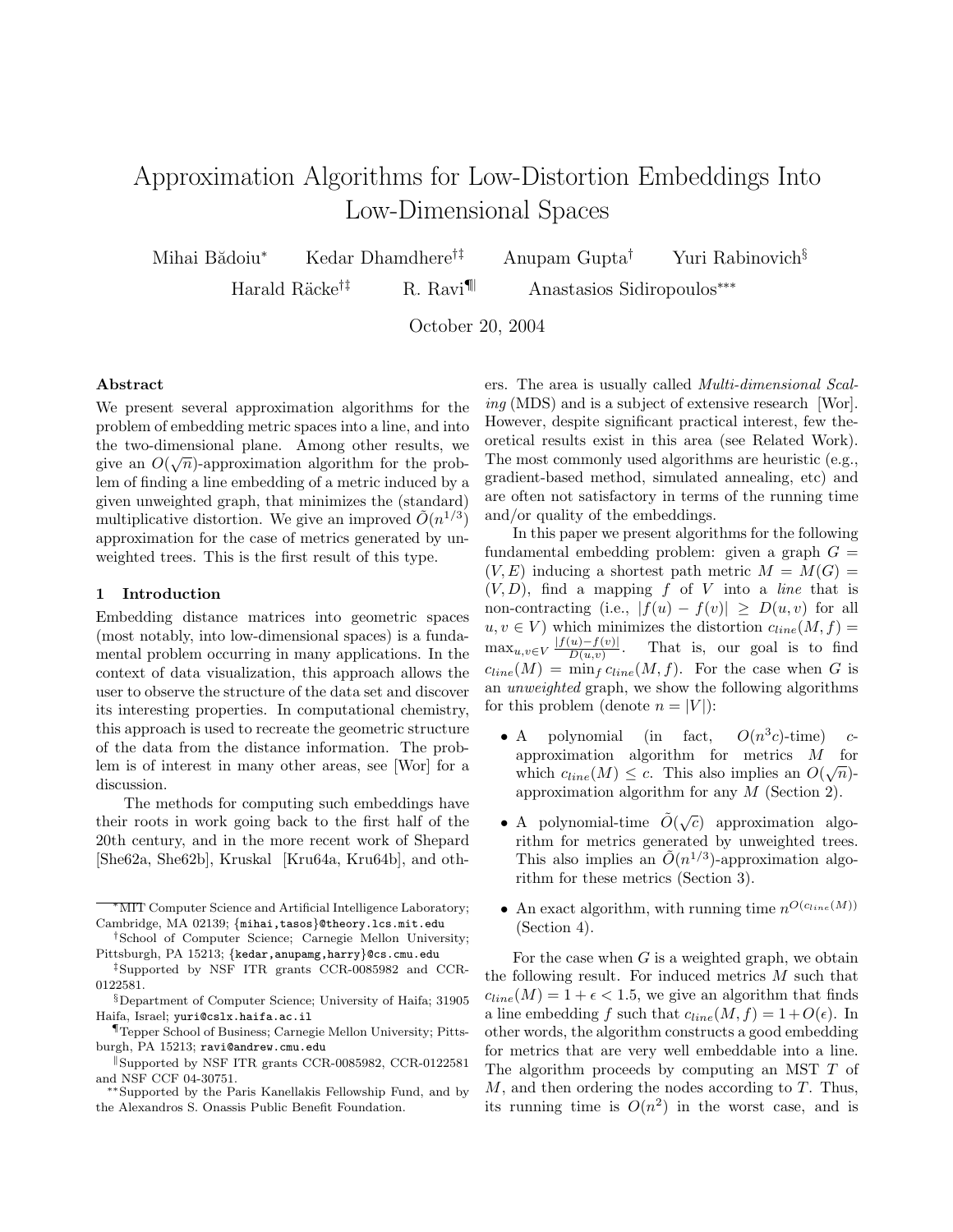even more efficient for metric spaces that support faster MST computation. We also note that ordering the metric nodes using MST is a popular heuristic (e.g., see [BJDG<sup>+</sup>03]). To our knowledge, our result provide the first known provable guarantee for this heuristic. The details have been omitted from this extended abstract.

We complement our algorithmic results by showing that a-approximating the value of  $c_{line}(M)$  is NP-hard for certain  $a > 1$  in Section 5. In particular, this justifies the exponential dependence on  $c_{line}(M)$  in the running time bound for the exact algorithm.

We also study the problem of embedding metrics into the plane in 6. In particular, we focus on embedding metrics  $M = (X, D)$  which are induced by a set of points in a unit sphere  $S^2$ . Embedding such metrics is important, e.g., for the purpose of visualizing pointsets representing places on Earth or other planets, on a (planar) computer  $screen<sup>1</sup>$  In general, we show that an *n*-point spherical metric can be embedded with  $\sim$ distortion  $O(\sqrt{n})$ , and this bound is optimal in the worst case. (The lower bound is shown by resorting to the Borsuk-Ulam theorem [Bor33], which roughly states that any continuous mapping from  $S^2$  into the plane maps two antipodes of  $S^2$  into the same point.) For the algorithmic problem of embedding M into the plane, we give a 3.512-approximation algorithm, when D is the Euclidean distance in  $\mathbb{R}^3$ . For the case where D corresponds to the geodesic distance in  $S^2$ , our algorithm can be re-analyzed to give a an approximation guarantee of 3.

To our knowledge, our results provide the first non-trivial approximation guarantees for the standard (multiplicative) notion of distortion for embeddings into low-dimensional spaces.

#### 1.1 Related work

Combinatorial vs Algorithmic Problem. The problem of finding low-distortion embeddings of metrics into geometric spaces has been long a subject of extensive mathematical studies. During the last few years, such embeddings found multiple and diverse uses in computer science as well; many such applications have been surveyed in [Ind01]. However, the problems addressed in this paper are fundamentally different from those investigated in the aforementioned literature. In a nutshell, our problems are algorithmic, as opposed to combinatorial. More specifically, we are interested in finding the best distortion embedding of a given metric (which is an algorithmic problem) as opposed to the

best distortion embedding for a class of metrics (which is a combinatorial problem). Thus, we define the quality of an embedding algorithm as the worst-case ratio of the distortion obtained by the algorithm to the best achievable distortion. In contrast, the combinatorial approach focuses on providing the worst-case upper bounds for the distortion itself. Thus, the problems are fundamentally different, which raises new interesting issues.

Despite the differences, we mention two combinatorial results that are relevant in our context. The first one is the [LLR94] adaptation of Bourgain's construction [Bou85] that enables embedding of an arbitrary metric into  $l_2^{O(\log^2 n)}$  with maximum multiplicative distortion  $O(\log n)$ . It should be noted, however, that for the applications mentioned earlier, the most interesting spaces happen to be lowdimensional. Similarly, any metric can be embedded into d-dimensional Euclidean space with multiplicative distortion  $O(\min[n^{\frac{2}{d}}\log^{3/2}n,n])$  and no better than  $\Omega(n^{1/\lfloor (d+1)/2 \rfloor})$  [Mat96]. However, the worst-case guarantees are rather large for small d, especially for the case  $d = 1$  that we consider here.

Previous Work on the Algorithmic Problem. To our knowledge there have been few algorithmic embedding results. Hastad et al. gave a 2-approximation algorithm for embedding an arbitrary metric into a line  $\Re$ , when the *maximum additive two-sided error* was considered; that is, the goal was to optimize the quantity  $\max_{u,v} ||f(u) - f(v)| - D(u, v)|$ . They also showed that the same problem cannot be approximated within  $4/3$  unless  $P = NP$  [HIL98, Iva00]. Bădoiu extended the algorithm to the 2-dimensional plane with maximum two-sided additive error when the distances in the target plane are computed using the  $l_1$  norm [B $03$ ]. Bădoiu, Indyk and Rabinovich [BIR03] gave a weaklyquasi-polynomial time algorithm for the same problem in the  $l_2$  norm.

Very recently, Kenyon, Rabani and Sinclair [KRS04] gave exact algorithms for minimum (multiplicative) distortion embeddings of metrics onto simpler metrics (e.g., line metrics). Their algorithms work as long as the minimum distortion is small, e.g., constant. We note that constraining the embeddings to be onto (not into, as in our case) is crucial for the correctness of their algorithms.

In general, one can choose non-geometric metric spaces to serve as the host space. For example, in computational biology, approximating a matrix of distances between different genetic sequences by an ultrametric or a tree metric allows one to retrace the evolution path that led to formation of the genetic sequences. Motivated by these applications M. Farach-Colton and S. Kannan show how to find an ultramet-

<sup>&</sup>lt;sup>1</sup>Indeed, the whole field of cartography is devoted to lowdistortion representations of spherical maps in the plane.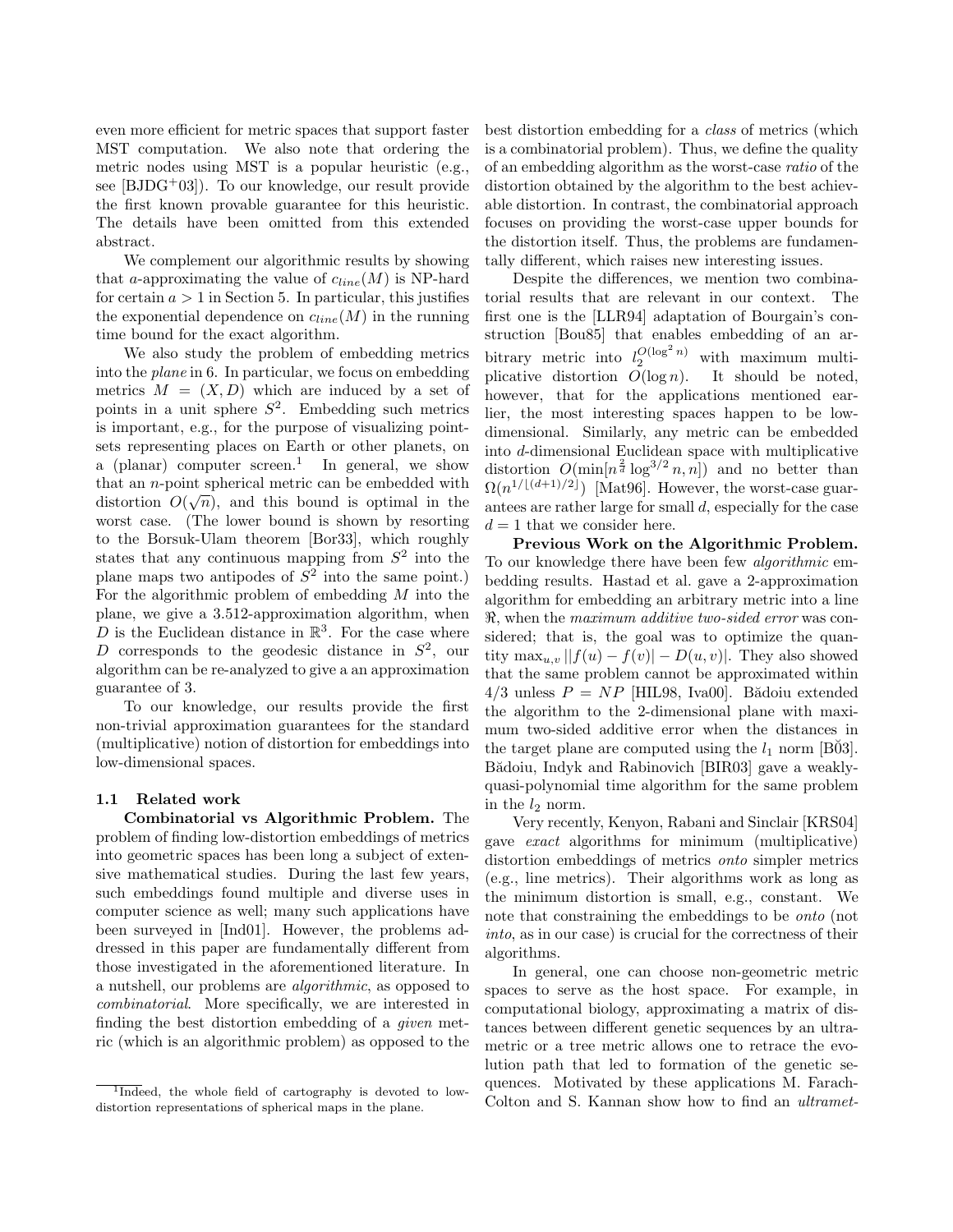ric T with minimum possible maximum additive distortion [FCKW93]. There is also a 3-approximation algorithm for the case of embedding arbitrary metrics into weighted tree metrics to minimize the maximum additive two-sided error [ABFC<sup>+</sup>96]. [?] recently gave an  $O(\log^{1/p} n)$ -approximation for embedding arbitrary *n*-point metrics into the line to minimize the  $\ell_p$  norm of the two-sided error vector  $||f(u) - f(v)| - D(u, v)|$ .

Distortion vs Bandwidth. In the context of unweighted graphs, the notion of minimum distortion of an embedding into a line is closely related to the notion of a graph bandwidth. Specifically, if the non-contraction constraint  $|f(u) - f(v)| \ge D(u, v)$  is replaced by a constraint  $|f(u) - f(v)| \geq 1$  for  $u \neq v$ , then  $c_1(M(G))$ becomes precisely the same as the bandwidth of the graph G.

There are several algorithms that approximate the bandwidth of a graph [?, ?]. Unfortunately, they do not seem applicable in our setting, since they do not enforce the non-contraction constraint for all node pairs. However, in the case of exact algorithms the situation is quite different. In particular, our exact algorithm for computing the distortion is based on the analogous algorithm for the bandwidth problem by Saxe [Sax80].

#### 2 A c-approximation algorithm

We start by stating an algorithmic version of a fact proved in [Mat90].

Lemma 2.1. Any shortest path metric over an unweighted graph  $G = (V, E)$  can be embedded into a line with distortion at most  $2n-1$  in time  $O(|V| + |E|)$ .

Proof. Let T be a spanning tree of the graph. We replace every (undirected) edge of T with a pair of opposite directed edges. Since the resulting graph is Eulerian, we can consider an Euler tour  $C$  in  $T$ . Starting from an arbitrary node, we embed the nodes in T according to the order that they appear in  $C$ , ignoring multiple appearances of a node, and preserving the distances in C. Clearly, the resulting embedding is noncontracting, and since  $C$  has length  $2n$ , the distortion is at most  $2n-1$ .

Note that the  $O(n)$  bound is tight, e.g. when G is a star.

Let  $G = (V, E)$  be a graph, such that there exists an embedding of  $G$  of distortion  $c$ . The algorithm for computing an embedding of distortion at most  $O(c^2)$  is the following:

1. Let  $f_{OPT}$  be an optimal embedding of G (note that we just assume the existence of such an embedding, without computing it). Guess nodes  $t_1, t_2 \in V$ , such that  $f_{OPT}(t_1) = \min_{v \in V} f_{OPT}(v)$ , and  $f_{OPT}(t_2) = \max_{v \in V} f_{OPT}(v)$ .

- 2. Compute the shortest path  $p = v_1, v_2, \ldots, v_L$  from  $t_1$  to  $t_2$ .
- 3. Partition V into disjoint sets  $V_1, V_2, \ldots V_L$ , such that for each  $u \in V_i$ ,  $D(u, v_i) = \min_{1 \leq j \leq L} D(u, v_j)$ . Break ties so that each  $V_i$  is connected.
- 4. For  $i = 1...L$ , compute a spanning tree  $T_i$  of the subgraph induced by  $V_i$ , rooted at  $v_i$ . Embed the nodes of  $V_i$  as in the proof of Lemma 2.1, leaving a space of length  $|V_i|$  between the nodes of  $V_i$  and  $V_{i+1}$ .

LEMMA 2.2. For every  $i, 1 \leq i \leq L$ , and for every  $x \in V_i$ , we have  $D(v_i, x) \leq c/2$ .

Proof. Assume that the assertion is not true. That is, there exists  $v_i$ , and  $x \in V_i$ , such that  $D(x, v_i) > c/2$ . Consider the optimal embedding  $f_{OPT}$ . By the fact that  $v_1$  and  $v_L$  are the left-most and right-most embedded nodes in the embedding  $f_{OPT}$ , it follows that there exists  $j, 1 \leq j < L$ , such that  $f_{OPT}(x)$  lies between  $f_{OPT}(v_i)$ , and  $f_{OPT}(v_{i+1})$ . W.l.o.g., assume that  $f_{OPT}(v_j)$  <  $f_{OPT}(x)$  <  $f_{OPT}(v_{j+1})$ . Since  $x \in V_i$ , we have  $|f_{OPT}(v_{j+1}) - f_{OPT}(v_j)| = f_{OPT}(v_{j+1})$  $f_{OPT}(x) + f_{OPT}(x) - f_{OPT}(v_j) \geq D(v_{j+1}, x) +$  $D(x, v_i) \geq 2D(x, v_i) > c$ . This is a contradiction, since the expansion of  $f_{OPT}$  is at most c.

Lemma 2.3.  $\sum$ EMMA 2.3. For every  $i, 1 \le i \le L - c + 1$ , we have  $\frac{i+c-1}{j=i} |V_j| \le 2c^2$ .

Proof. Assume that there exists i such that  $\sum_{j=i}^{i+c-1} |V_j| > 2c^2$ . Note that

$$
\max_{i \le j_1 < j_2 \le i+c-1} |f_{OPT}(v_{j_1}) - f_{OPT}(v_{j_2})| \le c(c-1).
$$

Moreover, since  $\sum_{j=i}^{i+c-1} |V_j|$  > 2 $c^2$ , we have  $\max_{u,w\in\bigcup_{j=i}^{i+c-1}V_j}|forT(u)-forT(w)|\geq 2c^2$ . It follows that there exists  $u \in V_l$ , for some l, with  $i \leq l \leq i+c-1$ , such that  $|f_{OPT}(v_l) - f_{OPT}(u)| \geq \frac{2c^2 - c(c-1)}{2} > c^2/2$ . Since the expansion is at most c, we have  $D(v_l, u) > c/2$ , contradicting Lemma 2.2.

Lemma 2.4. The embedding computed by the algorithm is non-contracting.

*Proof.* Let  $x, y \in V$ . If  $x$  and  $y$  are in the same set  $V_i$ , for some i, then clearly  $|f(x) - f(y)| \ge D(x, y)$ , since the distance between  $x$  and  $y$  produced by an traversal of the spanning tree of the graph induced by  $V_i$  is at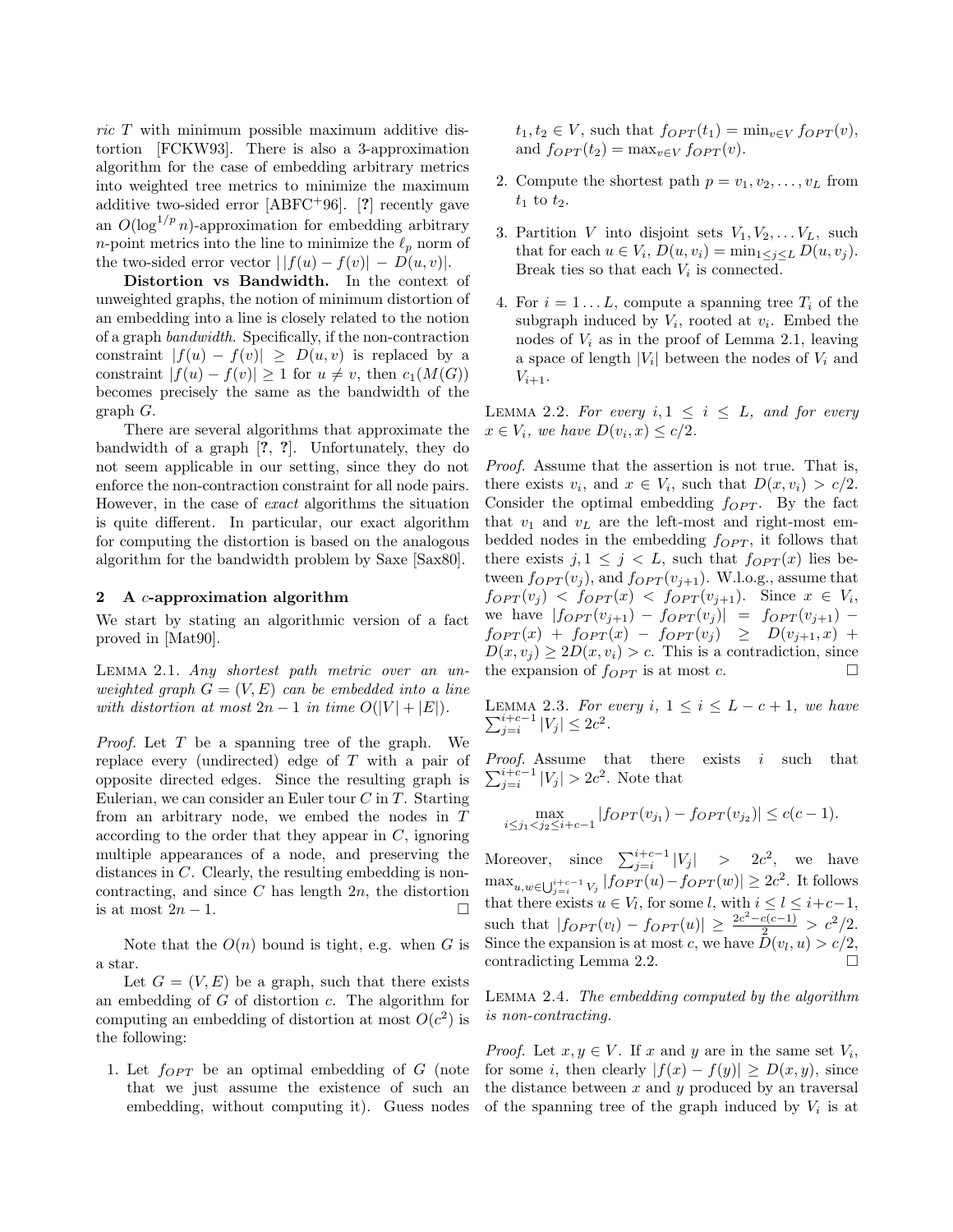least the distance of  $x$  and  $y$  on  $T_i$ , which is at least  $D(x, y)$ .

Assume now that  $x \in V_i$  and  $y \in V_j$ , for some  $i < j$ . We have  $|f(y)-f(x)| \geq |V_i| + 2\sum_{l=i+1}^{j-1} |V_l| + |V_j| \geq |V_i| +$  $|V_j| + j - i > D(x, v_i) + D(y, v_j) + D(v_i, v_j) \ge D(x, y).$ Ò

Lemma 2.5. The distortion of the embedding computed by the algorithm is at most  $4c^2$ .

*Proof.* It suffices to show that for each  $\{x, y\} \in E$ ,  $|f(x) - f(y)| \leq 4c^2$ . Let  $x \in V_i$ , and  $y \in V_j$ . If  $|i - j| \leq 2c$ , then by Lemma 2.3 we obtain that  $|f(x) - f(y)| \leq 4c^2$ .

Assume now that there exist nodes  $x \in V_i$  and  $y \in V_j$ , with  $\{x, y\} \in E$ , and  $|i - j| > 2c$ . By Lemma 2.2, we obtain that  $D(v_i, x) \leq c/2$ , and  $D(y, v_j) \leq c/2$ , and thus  $|i - j| = D(v_i, v_j) \leq c + 1$ , a contradiction.  $\Box$ 

THEOREM 2.1. The described algorithm computes a non-contracting embedding of maximum distortion  $O(c^2)$ , in time  $O(n^3c)$ .

Proof. By Lemmata 2.4 and 2.5, it follows that the computed embedding is non-contracting and has distortion at most  $O(c^2)$ . In the beginning of the algorithm, we compute all-pairs shortest paths for the graph. Next, for each possible pair of nodes  $t_1$  and  $t_2$ , the described embedding can be computed in linear time. Thus, the total running time is  $O(n^2|E|) = O(n^3c)$ .

THEOREM 2.2. There exists a  $O(\sqrt{n})$ -approximation algorithm for the minimum distortion embedding problem.

*Proof.* If the optimal distortion c is at most  $\sqrt{n}$ , then the described algorithm computes an embedding of distortion at most  $O(c\sqrt{n})$ . Otherwise, the algorithm described in Lemma 2.1, computes an embedding of distortion  $O(n)$ . Thus, by taking the best of the above two embeddings, we obtain an  $O(\sqrt{n})$ -approximation.  $\Box$ 

#### 3 Better embeddings for unweighted trees

For the case of trees, we use a similar framework as for general graphs: we divide the tree along the path from  $t_1$ to  $t_2$  and obtain connected components  $V_1, \ldots, V_L$  each with diam $(V_i) \leq c$  and  $\sum_{j=i}^{i+c-1} |V_j| \leq 2c^2$ . Instead of a spanning tree on each  $V_i$ , we give a more sophisticated embedding. We consider all the vertices in  $X_i = \bigcup_{j=i}^{i+c} V_j$ together. Lemma 2.2 gives the following bound on the diameter of the set  $X_i$ .

LEMMA 3.1. The diameter of the set  $X_j$  (for  $j =$  $1, 2, \ldots$ ) is at most 2c.

We use the following straightforward lower bound on the distortion for embedding  $X_i$ .

The *local density*  $\Delta$  of G is defined as

$$
\Delta = \max_{v \in V, r \in \mathbb{R}_{>0}} \left\{ \frac{|B(v, r)| - 1}{2r} \right\}
$$

,

where  $|B(v,r)| = \{u \in V \mid d(u,v) \leq r\}$  denotes the ball of nodes within distance  $r$  from  $v$ . Intuitively, a high local density tells us that there are dense clusters in the graph, which will cause a large distortion. The following lemma formalizes this intuition.

LEMMA 3.2. [Local Density] Let  $G$  denote a graph with local density  $\Delta$ . Then any map of G into the line has distortion at least  $\Delta$ .

3.1 Prefix Embeddings. We first prove that it suffices to consider embeddings where each prefix of the associated tour forms a connected component of the tree; this will allow us to considerably simplify all our later arguments.

Lemma 3.3. [Prefix Embeddings] Given any graph G, there exists an embedding of G into the real line with the following two properties:

- 1. Walk from left to right on the line, the set of points encountered up to a certain point forms a connected component of G.
- 2. The distortion of this map is at most twice the optimal distortion.

*Proof.* Consider the optimal embedding  $f^*$ , and let  $v_1, v_2, \ldots, v_n$  be the order of the points in this embedding. (We will blur the distinction between a vertex  $v$ and its image  $f^*(v)$  on the line.) Without loss of generality, we can assume that the distance between any two adjacent points  $v_i$  and  $v_{i+1}$  in this embedding is their shortest path distance  $D(v_i, v_{i+1})$ .

Let i be the smallest index such that  $\{v_1, v_2, \ldots, v_i\}$ does not form a connected subgraph; hence there exists some vertex on every  $v_{i-1}-v_i$  path that has not yet been laid out. We pick a shortest path  $P$ , take the vertex w in  $P \setminus \{v_1, v_2, \ldots, v_{i-1}\}\)$  closest to  $v_{i-1}$ , and place it at distance  $D(v_{i-1}, w)$  to the right of  $v_{i-1}$  in the embedding. We repeat this process until Property 1 is satisfied; it remains to bound the distortion we have introduced.

Note that the above process moves each vertex at most once, and only moves vertices to the left. We claim that each vertex is moved by at most distance  $c$ , where  $c$  is the optimal distortion. Indeed, consider a vertex  $w$ that is moved when addressing the  $v_{i-1}$ - $v_i$  path, and let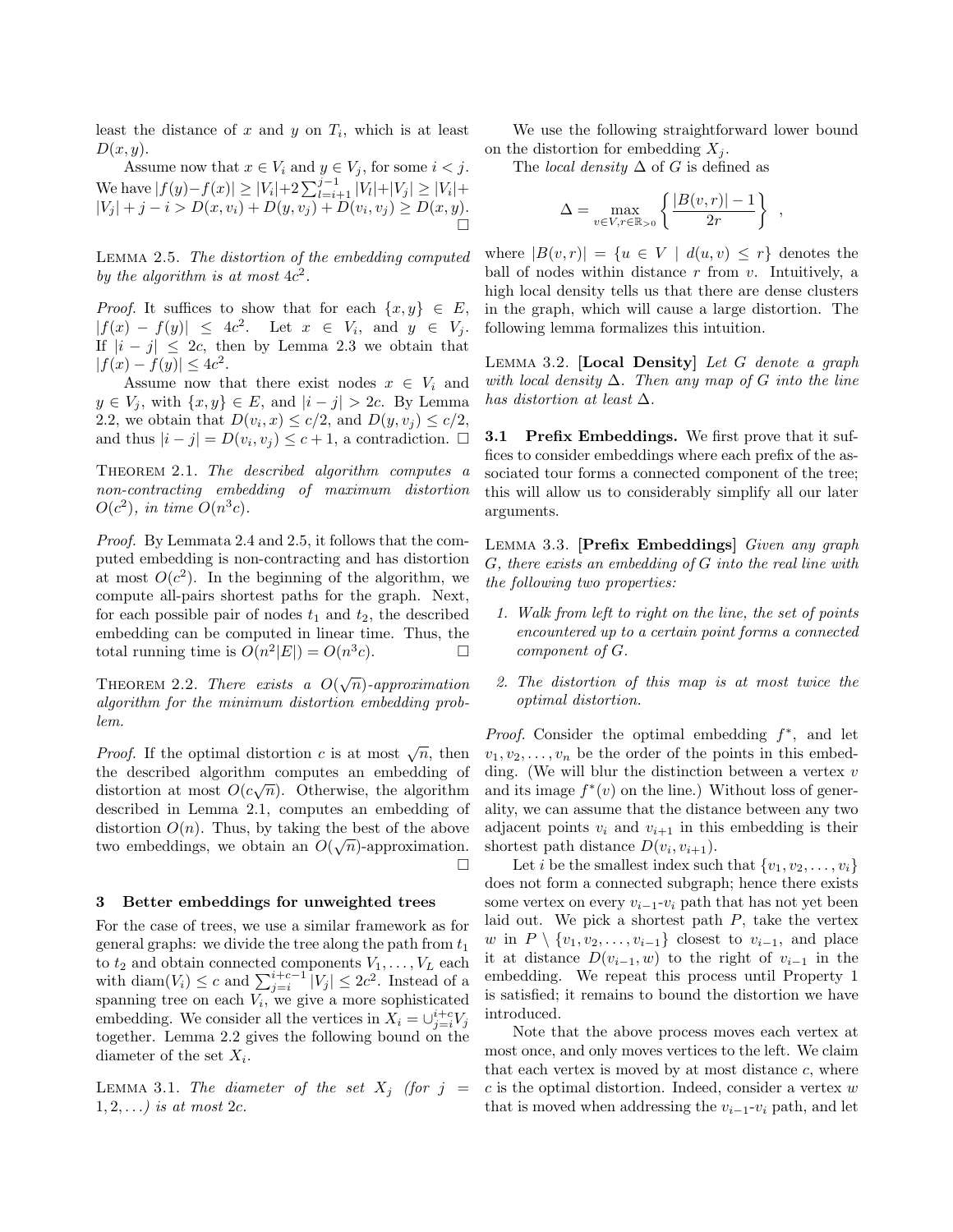$v_k$  be a neighbor of w among  $v_1, \ldots, v_{i-1}$ . Note that the distance  $|f^*(v_k) - f^*(w)|$  between these two vertices is at most  $c$  in the optimal embedding. Since  $w$  stays to the right of  $v_k$ , the distance by which w is moved is at most c.

In short, though the above alterations move vertices to the left, whilst keeping others at their original locations in  $f^*$ , the distance between the endpoints of an edge increases by at most c. Since the distance  $|f^*(v) - f^*(u)|$  was at most c to begin with, we end up with an embedding with (multiplicative) distortion at most  $2c$ , proving the lemma.

Henceforth, we will only consider embeddings that satisfy the properties stated in Lemma 3.3. The bound on the increase in distortion is asymptotically best possible: for the case of the *n*-vertex star  $K_{1,n-1}$ , the optimal distortion is  $\approx n/2$ , but any prefix embedding has distortion at least  $n-2$ .

3.2 The Embedding Algorithm. In this section, we give an algorithm which embeds trees with distortion we give an algorithm which embeds trees with distortion  $g(c) = 2\Delta \sqrt{c \log c} + c$ , where  $\Delta$  is the local density and c the optimal distortion. The algorithm proceeds in rounds: in round i, we lay down a set  $Z_i$  with about  $g(c)$  vertices. To ensure that the neighbors of vertices are not placed too far away from them, we enforce the condition that the vertices in  $Z_i$  include all the neighbors of vertices in  $\cup_{j that have not already$ been laid out.

It is this very tension between needing to lay out a lot of vertices and needing to ensure their neighbors can be laid out later on, that leads to the following algorithm. In fact, we will mentally separate the action of laying out the neighbors of previously embedded vertices (which we call the BFS part of the round) from that of laying out new vertices (which we call the DFS part).

We assume that we know the left-most vertex  $r$ in the prefix embedding; we can just run over all the possible values of  $r$  to handle this assumption. Let  $N(X)$  denote the set of neighbors of vertices in a set  $X \subseteq V$ .

We define a *light path ordering* on the vertices of the tree T. The light path ordering is a DFS ordering which starts at root  $r$  and at each point enters the subtree with smallest number of vertices in it.

# Algorithm Tree-Embed:

```
1. let C \leftarrow \{r\} denote the set of vertices
         already visited. Set i \leftarrow 1.
2. while C \neq V(T) do
```
(Round i BFS)

3. Visit all vertices in  $N(C) \setminus C$ ;

\n- let 
$$
C \leftarrow C \cup N(C)
$$
\n- (Round *i* DFS)
\n- set *B* to be a set of  $g(c)$  vertices of  $V(T) \setminus C$  in the *light path ordering*. Visit all vertices in *B*; let  $C \leftarrow C \cup B$ .
\n- 6. endwhile
\n

LEMMA 3.4. [Number of rounds] The algorithm Tree-Embed requires at most  $\sqrt{c \log^{-1} c}$  iterations.

Proof. By the very definition of the algorithm, the set C grows by at least  $q(c)$  in every iteration. Note that the diameter of the tree is bounded by 2c and its local density is  $\Delta$ . Therefore, the number of nodes in the tree is at most 2 $\Delta c$ . Hence, within  $(2\Delta c)/g(c) \leq \sqrt{c \log^{-1} c}$ iterations, all the vertices of the tree will be visited.  $\Box$ 

The heart of the proof is to show that visiting the vertices in Steps 3 and 5 does not incur too much distortion; it may be the case that the size of  $N(C) \setminus C$ may be too large, or even that these vertices may be separated very far from each other.

LEMMA 3.5. [Span of boundary] The size of the induced spanning tree on the boundary  $N(C) \setminus C$  is bounded by  $g(c)$ .

*Proof.* Consider the set  $C_i$  of vertices that have been visited by round  $i$ . Consider a vertex  $x$  visited in round j of the DFS for some  $j \leq i$ . Note that the children of the vertex  $x$  will be visited *after*  $x$ . We say that  $x$  is a branching point if not all the children of x were visited in the same round as  $x$ . The branching point  $x$  is *active* after round i if at least one of the vertices below it has not been visited by round  $i$ ; otherwise it is *inactive*. We claim that all the active branching points in  $C_i$  lie on some root-leaf path. This follows because the light path ordering is a DFS ordering. Therefore, if some vertices below a branching point  $x$  have not been visited, then the DFS part of the algorithm will not visit a different subtree.

Note that each active branching point (except possibly the lowest one) has at least two children and the algorithm visits the child which has a smaller number of vertices in its subtree. Recall that the size of the tree is bounded by  $2c^2$  by Lemma 2.3. Therefore, the number of active branching points on a root to leaf path is at most  $2 \log c + 1$ .

We claim that every node in  $N(C_i) \setminus C_i$  is within a distance of  $i + 1$  of some active branching point. We prove this by induction on i. Before the first round, this property is true, since  $C_0 = \{r\}$ . Now assume the property for  $i-1$  and consider a vertex  $v \in N(C_i) \setminus C_i$ . Let u be the neighbor of v such that  $u \in C_i$ . If u was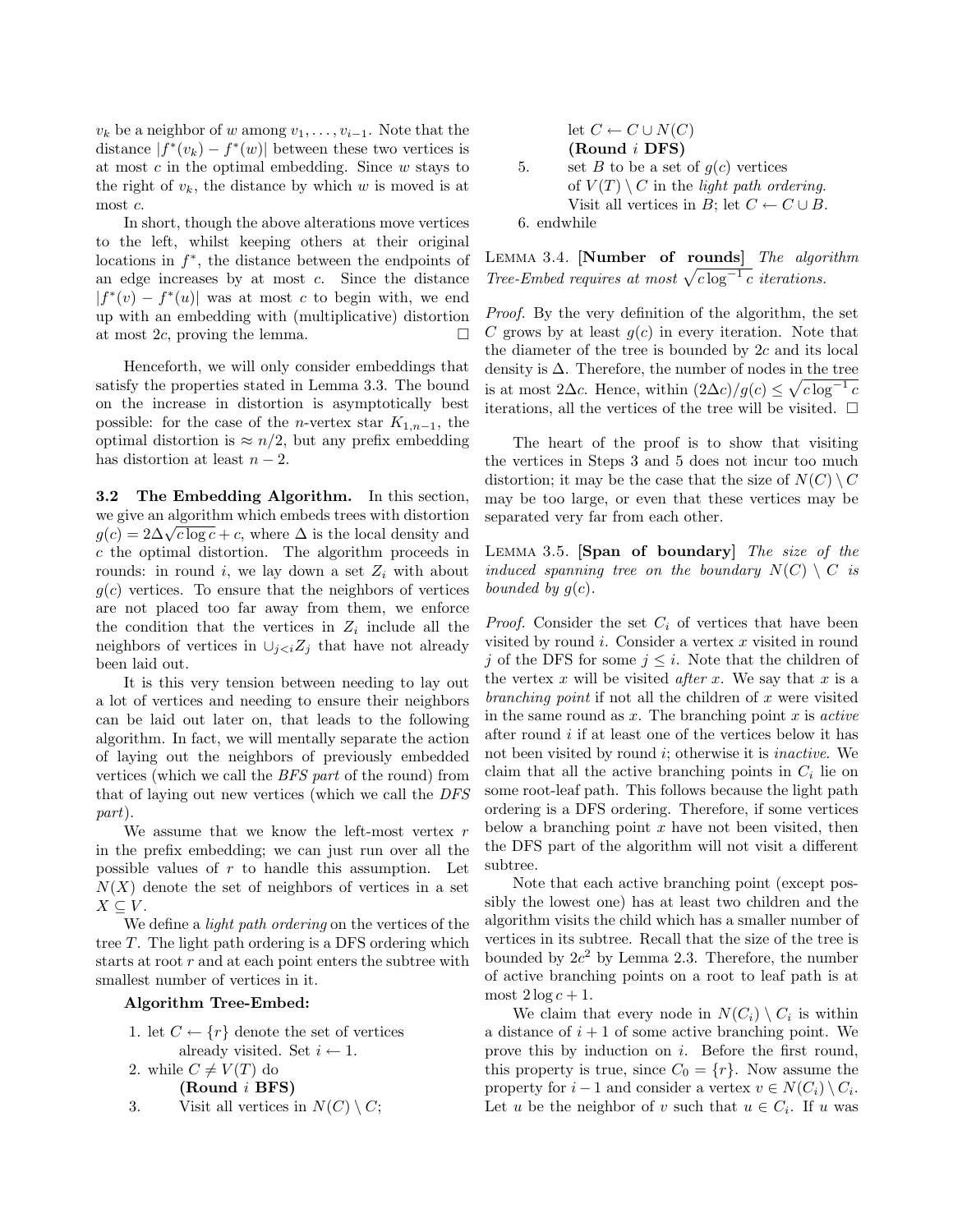visited in the round  $i$  of the DFS, then  $u$  is an active branching point, since its child  $v$  has not been visited in the same round. Otherwise, if  $u$  was visited in round  $i$  of the BFS, then  $u$  is within distance  $i$  of some branching point x. Since  $v$  is below  $x$  and has not been visited after round  $i$ , the branching point  $x$  must be active. Therefore,  $v$  is within distance  $i + 1$  from some active branching point.

Consider an active branching point x and let  $N_x$ contain the points from  $N(C_i) \setminus C_i$  that are within distance  $i + 1$  from x. Then, we can bound the span of the induced tree on  $N_x$  using the local density bound. The number of vertices in the induced tree on  $N_x$  is bounded by  $(i + 1)\Delta$ . Thus, for each active branching point, the number of vertices in the induced tree is bounded by  $\Delta\sqrt{c \log^{-1} c}$ . Since there are  $2 \log c + 1$ branching points overall, the sum of spans over all the branching points overan, the sum of spans over an the active branching points is at most  $2\Delta\sqrt{c \log c}$ . Note that, all the active branching points are on a single root-leaf path. Therefore, connecting all the branching points in  $N(C_i) \setminus C_i$  requires only a path of length c. Hence, the total span of vertices in  $N(C_i)\backslash C_i$  is bounded by  $g(c)$ .

Lemma 3.6. The span of the tree induced on the vertices visited in any iteration is bounded by  $2q(c)$ .

Proof. From Lemma 3.5, the span of the vertices visited in Step 3 of the algorithm is bounded by  $q(c)$ . The number of new vertices visited in Step 5 of the algorithm is bounded by  $q(c)$ . Since, we visit a set of connected components, their span is bounded by  $q(c)+\text{span}(N(C)\backslash C)$ . Therefore, the span of the vertices visited in each iteration is bounded by  $2q(c)$ .

Lemma 3.7. The distortion of the embedding produced by Algorithm Tree-Embed is  $4g(c)$ .

Proof. For a pair of vertices that are visited during the same iteration, the distance in the embedding is bounded by  $2g(c)$  (from Lemma 3.6). Therefore, the distortion of such a pair is bounded by  $4g(c)$ . So, consider an edge  $(x, y)$  such that x and y were visited in different iterations. Note that, Step 1 of the algorithm ensures that if  $x$  is visited in iteration  $i$ , then  $y$  is visited in iteration  $i+1$ . Therefore, the distance between x and y in the embedding is bounded by  $4q(c)$ . Hence, the distortion is bounded by  $4q(c)$ .

Concatenating the embeddings. In order to concatenate the embeddings of  $X_1, X_2, \ldots$ , it is enough to observe that since the input graph is a tree, there is only one edge connecting components  $X_i$  and  $X_{i+1}$ for all *i*. Consider the last vertex in  $X_i$ , viz.  $v_{ic}$ .

To produce an embedding of the component  $X_i$  using Algorithm Tree-Embed, we use a light path ordering of  $X_i$  assuming that the subtree containing  $v_{ic}$  is the heaviest subtree. Hence  $v_{ic}$  is last in the light path ordering of  $X_i$  and is visited in the last iteration of the Algorithm Tree-Embed. This makes sure that the distortion of the edge  $(v_{ic}, v_{ic+1})$  is smaller than  $2g(c)$ . Changing the light path ordering in this way does not affect the bound on the distortion proved in Lemma 3.7. Thus we get the following result.

THEOREM 3.1. There is a polynomial time algorithm that finds an embedding of an unweighted tree with *distortion*  $8\Delta\sqrt{c \log c} + 4c$ .

COROLLARY 3.1. There is a polynomial time algorithm that finds an embedding of an unweighted tree with distortion within a factor  $O((n \log n)^{1/3})$  of the optimal distortion.

## 4 A dynamic programming algorithm for graphs of small distortion

Given a connected simple graph  $G = (V, E)$  and an integer c, we consider the problem of deciding whether there exists a non-contracting embedding of G into the integer line with maximum distortion at most c.

Note that the maximum distance between any two points in an optimal embedding can be at most  $c(n -$ 1), and there always exists an optimal embedding with all the nodes embedded into integer coordinates. W.l.o.g., in the rest of this section, we will only consider embeddings of the form  $f: V \to \{0, 1, \ldots, c(n-1)\}.$ Furthermore, if  $G$  admits an embedding of distortion  $c$ , then the maximum degree of  $G$  is at most  $2c$ . Thus, we may also assume that  $G$  has maximum degree  $2c$ .

DEFINITION 1. (PARTIAL EMBEDDING) Let  $V' \subseteq V$ . A partial embedding on V' is a function  $g: V' \rightarrow$  $\{0, 1, \ldots, c(n-1)\}.$ 

DEFINITION 2. (FEASIBLE PARTIAL EMBEDDING) Let  $f$  be a partial embedding on  $V'$ .  $f$  is called feasible if there exists an embedding g of distortion at most c, such that for each  $v \in V'$ , we have  $g(v) = f(v)$ , and for each  $u \notin V'$ , it is  $g(u) > \max_{w \in V'} f(w)$ .

Definition 3. (Plausible Partial Embedding) Let  $f$  be a partial embedding on  $V'$ .  $f$  is called plausible if

- For each  $u, v \in V'$ , we have  $|f(u)-f(v)| \ge D(u, v)$ .
- For each  $u, v \in V'$ , if  $\{u, v\} \in E$ , then  $|f(u) |f(v)| \leq c.$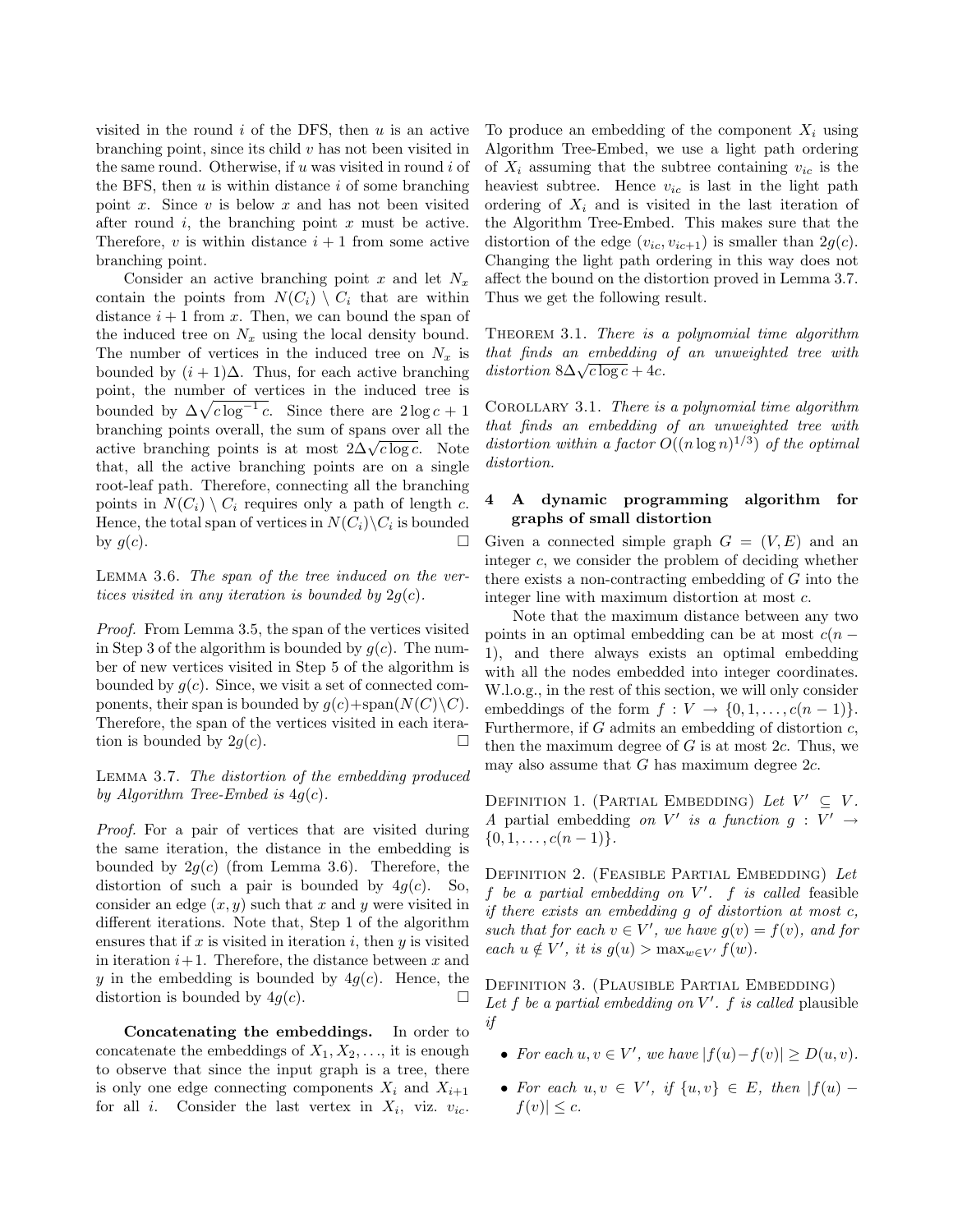$f(u) \leq L - c$ , then for each  $w \in V$  such that  $\{u, w\} \in E$ , we have  $w \in V'$ .

Lemma 4.1. If a partial embedding is feasible, then it is also plausible.

*Proof.* Let  $f$  be a partial embedding over  $V'$ , such that f is feasible, but not plausible, and let  $L =$  $\max_{v \in V'} f(v)$ . It follows that there exists  $\{u, w\} \in E$ , with  $u \in V'$ , such that  $f(u) \leq L - c$ , and  $w \notin V'$ . Since f is feasible, there exists an embedding  $q$  of distortion at most c, satisfying  $g(u) = f(u) \leq L-c$ , and  $g(w) > L$ . Thus,  $|g(u) - g(w)| > c$ , a contradiction.

DEFINITION 4. (ACTIVE REGION) Let  $f$  be a partial embedding over  $V'$ . The active region of f is a couple  $(X, Y)$ , where  $X = \{(u_1, f(u_1)), \ldots, (u_{|X|}, f(u_{|X|}))\}$ is a set of  $\min\{2c + 1, |V'|\}$  couples, where  ${u_1, \ldots, u_{|X|}}$  is a subset of  $V'$ , such that  $f(u_i) = \max_{u \in V' \setminus \{u_{i+1},...,u_{|X|}\}} f(u)$ , and Y is the set of all edges in  $E$  having exactly one endpoint in  $V'$ .

LEMMA 4.2. Let  $f_1$  be a plausible partial embedding over  $V_1$ , and  $f_2$  be a plausible partial embedding over  $V_2$ . If  $f_1$  and  $f_2$  have the same active region, then

- $V_1 = V_2$ .
- $f_1$  is feasible if and only if  $f_2$  is feasible.

*Proof.* Let  $L = \max_{v \in V'} f(v)$ . To prove that  $V_1 \subseteq V_2$ , assume that there exists  $v \in V_1 \setminus V_2$ . Let p be a path starting at v, and terminating at some node in  $V_1 \cap V_2$ , and let  $v''$  be the first node in  $V_1 \cap V_2$  visited by p, and  $v'$  be the node visited exactly before  $v''$ . Clearly,  $v' \in V_1 \setminus V_2$ , and v' is not in the active region, thus  $f_1(v') < L - 2c$ . Furthermore, by the definition of a plausible partial embedding, since the edge  $\{v'', v'\}$  has exactly one endpoint in  $V_2$ , it follows that  $f_2(v'') >$ L – c. Thus,  $|f_1(v') - f_1(v'')| = |f_1(v') - f_2(v'')| > c$ , contradicting the fact that  $f_1$  is plausible. Similarly we can show that  $V_2 \subseteq V_1$ , and thus  $V_1 = V_2$ .

Assume now that  $f_1$  is feasible, thus there exists an embedding  $g_1$  of distortion at most  $s$ , such that for each  $v \in V_1$ , we have  $f_1(v) = g_1(v)$ , and for each  $v \notin V_1$ , we have  $g_1(v) > L$ . Consider the embedding  $g_2$ , where  $g_2(u) = f_2(u)$ , if  $u \in V_2$ , and  $g_2(u) = g_1(u)$  otherwise. It suffices to show that  $g_2$  is non-contracting and has distortion at most c.

If  $g_2$  has distortion more than c, then since  $f_2$  is a plausible partial embedding, and  $g_1$  has distortion at most c, it follows that there exists an edge  $\{u, w\}$ , with  $u \in V_2$  and  $w \notin V_2$ , such that  $|g_2(u) - g_2(w)| > c$ . Since the edge  $\{u, w\}$  has exactly one endpoint in  $V_2$ ,

• Let  $L = \max_{v \in V'} f(v)$ . For each  $u \in V'$ , if it follows that  $f_2(u) > L - c$ , and thus u is in the active region, and  $f_2(u) = f_1(u)$ . Thus, we obtain that  $|g_1(u) - g_1(w)| = |g_2(u) - g_2(w)| > c$ , a contradiction. Thus,  $g_2$  has distortion at most  $c$ .

> If  $g_2$  is a contraction, then there exist nodes u and w such that  $|g_2(u) - g_2(w)| < D(u, w)$ . Since  $f_2$  is plausible, and  $g_2$  is non-contracting, we obtain that exactly one of the nodes u and w is in  $V_2$ . W.l.o.g., assume that  $u \in V_2$  and  $w \notin V_2$ , and thus  $f_2(u)$  $L - c$ . Thus, u must be in the active region, and we obtain that  $f_2(u) = f_1(u)$ , and thus  $|g_1(u) - g_1(w)| =$  $|g_2(u) - g_2(w)|$  <  $D(u, w)$ , a contradiction. We have shown that  $g_2$  is non-contracting and has distortion at most c, thus  $f_2$  is feasible.

> Lemma 4.3. For fixed values of c, the number of all possible active regions for all the plausible partial embeddings is at most  $O(n^{4c+2})$ .

> Proof. Let f be a plausible partial embedding, with active region  $(X, Y)$ , such that  $|X| = i$ . It is easy to see that every edge in  $Y$  has exactly one endpoint in  $X$ . Since the degree of every node is at most  $2c$ , after fixing X, the number of possible values for Y is at most  $2^{2ic}$ . Also, the number of possible different values for  $X$  is at most  $\binom{n}{i} (nc)^i$ . Thus, the number of possible active regions for all plausible partial embeddings is at most  $\sum_{i=1}^{2c+1} \binom{n}{i} (nc)^i 2^{2ic} = O(n^{4c+2}).$

DEFINITION 5. (SUCCESSOR OF A PARTIAL EMBEDDING) Let  $f_1$  and  $f_2$  be plausible partial embeddings on  $V_1$  and  $V_2$  respectively.  $f_2$  is a successor of  $f_1$  if and only if

- $V_2 = V_1 \cup \{u\}$ , for some  $u \notin V_1$ .
- For each  $u \in V_1 \cap V_2$ , we have  $f_1(u) = f_2(u)$ .
- If  $u \in V_2$  and  $u \notin V_1$ , then  $f_2(u) = \max_{v \in V_2} f_2(v)$ .

Let  $P$  be the set of all plausible partial embeddings, and let  $\hat{P}$  be the set of all active regions of the embeddings in  $P$ . Consider a directed graph  $H$  with  $V(H) = \tilde{P}$ . For each  $\hat{x}, \hat{y} \in V(H)$ ,  $(\hat{x}, \hat{y}) \in E(H)$  if and only if there exist plausible embeddings  $x, y$ , such that  $\hat{x}$  and  $\hat{y}$  are the active regions of x and y respectively, and  $y$  is a successor of  $x$ .

LEMMA 4.4. Let  $x_0$  be the active region of the empty partial embedding. G admits a non-contracting embedding of distortion at most c, if and only if there exists a directed path from  $x_0$  to some node x in H, such that  $x = (X, Y)$ , with  $X \neq \emptyset$  and  $Y = \emptyset$ .

*Proof.* If there exists a path from  $x_0$  to some node  $x = (X, Y)$ , with  $X \neq \emptyset$  and  $Y = \emptyset$ , then since  $X \neq \emptyset$ , it follows that  $x$  is not the active region of the empty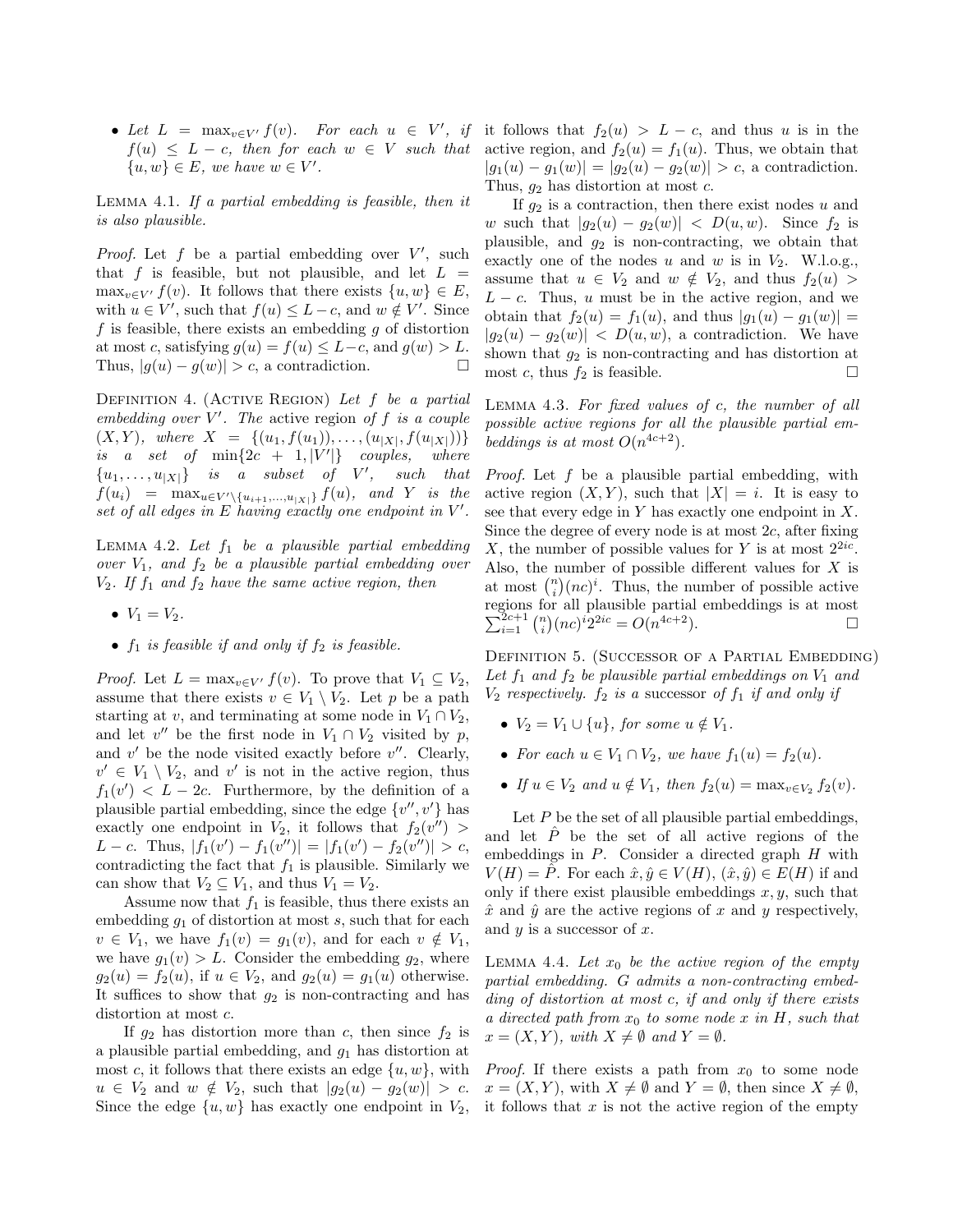partial embedding. Furthermore, since G is connected and  $Y = \emptyset$ , it follows that x is the active region of a plausible embedding  $f$  of all the nodes of  $G$ . By the definition of a plausible embedding, it follows that  $f$ is a non-contracting embedding of G with distortion at most c.

If there exists a non-contracting embedding  $f$  of  $G$ , with distortion at most  $c$ , then we can construct a path in H, visiting nodes  $y_0, y_1, \ldots, y_{|V|}$ , as follows: For each i let  $f_i$  be the partial embedding obtained from  $f$  by considering only the i leftmost embedded nodes, and let  $y_i$  be the active region of  $f_i$ . Clearly, each  $f_i$  is a feasible embedding, and thus by Lemma 4.1, it is also plausible. Moreover,  $y_0 = x_0$ , and for each  $0 < i \leq |V|$ , it is easy to see that  $f_i$  is a successor of  $f_{i-1}$ , and thus  $(y_{i-1}, y_i) \in E(H)$ . Since,  $f_{|V|}$  is an embedding of all the nodes of G, the active region  $y_{|V|} = (X_{|V|}, Y_{|V|})$  satisfies  $X_{|V|} \neq \emptyset$ , and  $Y_{|V|} = \emptyset$ .

Using Lemma 4.4, we can decide whether there exists an embedding of G as follows: We begin at node  $x_0$ , and we repeatedly traverse edges of  $H$ , without repeating nodes. Note that we do not compute the whole  $H$  from the beginning, but we instead compute only the neighbors of the current node. This is done as follows: At each step  $i$ , we maintain a plausible partial embedding  $g_i$ , such that each partial embedding induced by the  $j$  leftmost embedded nodes in  $g_i$ , has active region equal to the jth node in the path from  $x_0$  to the current node. We consider all the plausible embeddings obtained by adding a rightmost node in  $g_i$ . The key property is that by Lemma 4.2, the active regions of these embeddings are exactly the neighbors of the current node. This is because an active region completely determines the subset of embedded nodes, as well as the feasibility of such a plausible embedding. By Lemma 4.3, the above procedure runs in polynomial time when s is fixed.

THEOREM 4.1. For any fixed integer  $c$ , we can compute in polynomial time a non-contracting embedding of G, with distortion at most c, if one exists.

### 5 Hardness of approximation

In this section we show that the problem of computing minimum distortion embedding of unweighted graphs is NP-hard to a-approximate for certain  $a > 1$ . This is done by a reduction from TSP over (1, 2)-metrics. Recall that the latter problem is NP-hard to approximate up to some constant  $a > 1$ .

Recall that a metric  $M = (V, D)$  is a  $(1, 2)$ -metric, if for all  $u, v \in V$ ,  $u \neq v$ , we have  $D(u, v) \in \{1, 2\}$ . Let  $G(M)$  be a graph  $(V, E)$  where E contains all edges  $\{u, v\}$  such that  $D(u, v) = 1$ .

The reduction  $F$  from the instances of TSP to the instances of the embedding problem is as follows. For a  $(1, 2)$ -metric M, we first compute  $G = (V, E) = G(M)$ . Then we construct a copy  $G' = (V', E')$  of G, where V' is disjoint from  $V$ . Finally, we add a vertex  $o$  with an edge to all vertices in  $V \cup V'$ . In this way we obtain the graph  $F(M)$ .

The properties of the reduction are as follows.

LEMMA 5.1. If there is a tour in  $M$  of length  $t$ , then  $F(M)$  can be embedded into a line with distortion at most t.

*Proof.* The embedding  $f : F(M) \to \mathbb{R}$  is constructed as follows. Let  $v_1, \ldots, v_n, v_1$  be the sequence of vertices visited by a tour  $T$  of length  $t$ . The embedding  $f$  is obtained by placing the vertices  $V$  in the order induced by  $T$ , followed by the vertex  $o$  and then the vertices  $V'$ . Formally:

- $f(v_1) = 0$ ,  $f(v_i) = f(v_{i-1}) + D(v_{i-1}, v_i)$  for  $i > 1$
- $f(o) = f(v_n) + 1$
- $f(v'_1) = f(o) + 1$ ,  $f(v'_i) = f(v'_{i-1}) + D(v'_{i-1}, v'_i)$  for  $i > 1$

It is immediate that  $f$  is non-contracting. In addition, the maximum distortion (of at most  $t$ ) is achieved by the edges  $\{o, v_1\}$  and  $\{o, v'_n\}$ .

LEMMA 5.2. If there is an embedding  $f$  of  $F(M)$  into a line that has distortion s, then there is a tour in M of length at most  $s + 1$ .

*Proof.* Let  $H = F(M)$ . Let  $U = u_1 \dots u_{2n}$  be the sequence of the vertices of  $V \cup V'$  in the order induced by f. Partition the range  $\{1 \dots 2n\}$  into maximal intervals  $\{i_0 \ldots i_1-1\}, \{i_1 \ldots i_2-1\}, \ldots, \{i_{k-1} \ldots i_k-1\},\$ such that for each interval I, the set  $\{u_i : i \in I\}$  is either entirely contained in  $V$ , or entirely contained in  $V'$ . Recall that  $H$  has diameter 2. Since  $f$  has distortion s, it follows that  $|f(u_1) - f(u_{2n})| \leq 2s$ . Moreover, from non-contraction of  $f$  it follows that  $|f(u_{i_j-1})-f(u_{i_j})|=2$  for all j. It follows that if we swap any two subsequences of  $U$  corresponding to different intervals  $I$  and  $I'$ , then the resulting mapping of  $V \cup V'$  into  $\Re$  is still non-contracting (with respect to the metric induced by  $H$ ). Therefore, there exists a mapping  $f'$  of  $V \cup V'$  into  $\Re$  which is non-contracting, in which all vertices of  $V$  precede all vertices of  $V'$ , and such that the diameter of the set  $f'(V \cup V')$  is at most 2s. Without loss of generality, assume that the diameter  $\Delta$  of  $f'(v)$  is not greater than the diameter of  $f'(V')$ . This implies that  $\Delta \leq (2s-2)/2 = s-1$ . Therefore, the ordering of the vertices in  $V$  induced by  $f'$  corresponds to a tour in M of length at most  $\Delta + 2 \leq s + 1$ .  $\Box$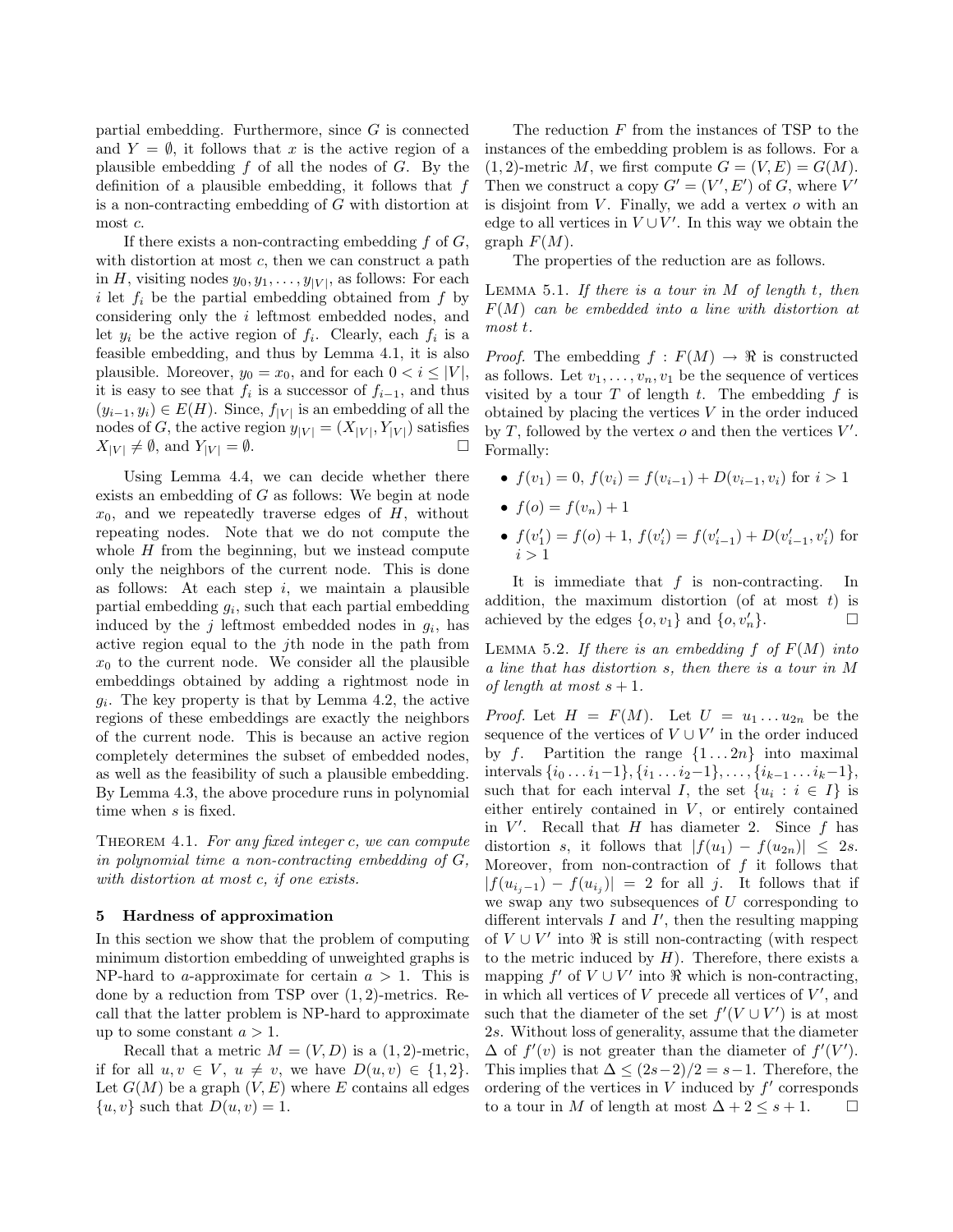COROLLARY 5.1. There exists a constant  $a > 1$  such that a-approximating the minimum distortion embedding of an unweighted graph is NP-hard.

# 6 Embedding spheres into the plane

Let  $M = (X, D)$  be a metric induced by a set X of n points on a unit sphere  $S^2$ , under the Euclidean distance in  $\mathbb{R}^3$ . Let  $c_p^d(M)$  denote the minimum distortion of any embedding of M into  $l_p^d$ .

THEOREM 6.1. If  $M = (X, D)$  is the metric induced by a set X of n points on a unit sphere  $S^2$ , under the by a set  $X$  by a points on a unit sphere  $S$ ,  $m$ <br>Euclidean distance in  $\mathbb{R}^3$ , then  $c_2^2(M) = O(\sqrt{n})$ .

*Proof.* Since the size of the surface of  $S^2$  is constant, it follows that there exists a cap K in  $S^2$ , of size  $\Omega(1/n)$ , such that  $X \cap K = \emptyset$ . Let  $p_0$  be the center of K on  $S^2$ , and  $p'_0$  be its antipode. By rotating  $S^2$ , we may assume that  $p_0 = (0, 0, 1)$ , and thus  $p'_0 = (0, 0, -1)$ .

For points  $p, p' \in S^2$ , let  $\rho_S(p, p')$  be the geodesic distance between p and p' in  $S^2$ . Consider the mapping  $f : X \to \mathbb{R}^2$ , such that for every point  $p \in X$ , with  $p = (x, y, z)$ , we have  $f(p) =$  $\left(\rho_S(p, p'_0) \frac{x}{\sqrt{x^2+y^2}}, \rho_S(p, p'_0) \frac{y}{\sqrt{x^2+y^2}}\right)$ ), if  $p \neq p'$ , and  $f(p) = (0, 0)$ , if  $p = p'$ . It is straightforward to verify that f is non-contracting.

CLAIM 1. The expansion of  $f$  is maximized for points  $p, q$ , on the perimeter of  $K$ , which are antipodals with respect to K.

*Proof.* Let  $p, q \in$  $S^2$ . . W.l.o.g., we assume that  $p = (0, \sin \phi_p, 1 + \cos \phi_p),$  and  $q = (\sin \phi_q \sin \theta_q, \sin \phi_q \cos \theta_q, 1 + \cos \phi_q)$ , for some  $0 \leq \phi_p, \phi_q \leq \phi$ , and  $0 \leq \theta_q \leq \pi$ . The images of p and q are  $f(p) = (0, \phi_p)$ , and  $f(q) = (\phi_q \sin \theta_q, \phi_q \cos \theta_q)$ , respectively. Let  $h = \frac{\|f(p)-f(q)\|}{\|p-q\|}$  $\frac{p-f(q)}{\|p-q\|}$ , be the expansion of f in the pair  $p, q$ . We obtain:

$$
h^2 = \frac{\phi_q^2 + \phi_p^2 - 2\phi_q \phi_p \cos \theta_q}{2 - 2\cos \phi_p \cos \phi_q - 2\sin \phi_p \sin \phi_q \cos \theta_q}
$$

Observe that since  $\sin \phi_p \leq \phi_p$ , and  $\sin \phi_q \leq \phi_q$ , it follows that  $h^2$  is maximized when  $\cos \theta_q$  is minimized. That is, the expansion is maximized for  $\theta_q = \pi$ .

Thus, we can assume that the expansion of  $f$  is maximized for points  $p, q \in S^2$ , with  $p = (0, \sin \phi_p, 1 +$  $\cos \phi_p$ , and  $q = (0, -\sin \phi_q, 1 + \cos \phi_q)$ . For such points, the expansion is  $\frac{\phi_p + \phi_q}{2 \sin \frac{\phi_p + \phi_q}{2}}$ . It follows that the expansion is maximized when  $\phi_p + \phi_q$  is maximized, which happens when  $p$  and  $q$  are on the perimeter of  $K$ .  $\Box$  We pick p and q on the perimeter of K, such that p is the antipode of q w.r.to K. Let  $\phi_K$  be the angle of K, and set  $r_K = \phi_K/2$ . We have  $r_K = \Omega(1/\sqrt{n})$ , and  $||f(p)-f(q)|| = 2\pi - 2r_K$ , while  $||p-q|| = 2\sin r_K$ . Thus, the expansion is at most  $\frac{\pi-r_K}{\sin r_K}$ . W.l.o.g., we can assume that  $r_K \leq \pi/2$ , since otherwise we can simply consider a smaller cap K. Thus,  $\frac{\pi-r_K}{\sin r_K} \leq 2\frac{\pi-r_K}{\pi r_K} < \frac{2}{r_K} = O(\sqrt{n}).$ Since the embedding is non-contracting, it follows that the expansion is  $O(\sqrt{n})$ .  $\overline{n}$ ).

THEOREM 6.2. There exists a metric  $M = (X, D)$ , induced by a set X of n points on a unit sphere  $S^2$ , under the Euclidean distance in  $\mathbb{R}^3$ , such that any mapping  $f: X \to \mathbb{R}^2$  has distortion  $\Omega(\sqrt{n})$ .

*Proof.* Let  $X \subset S^2$  be a set of n points, such that X *Froof.* Let  $X \subseteq S$  be a set of *n* points, such that  $X$  is a  $O(1/\sqrt{n})$ -net of  $S^2$ , and let  $f : X \to \mathbb{R}^2$  be a nonexpanding embedding. Since  $S^2 \subset \mathbb{R}^3$ , by Kirszbraun's Theorem ([Kir34], see also [LN]), we obtain that  $f$ can be extended to a non-expanding mapping  $f'$ :  $S^2 \rightarrow \mathbb{R}^2$ . Also, by the Borsuk-Ulam Theorem, it follows that there exist antipodals  $p, q \in S^2$ , such that  $f'(p) = f'(q)$ . Since X is an  $O(1/\sqrt{n})$ -net, there exist points  $p', q' \in X$ , such that  $||p - p'|| = O(1/\sqrt{n})$ , and  $||q-q'|| = O(1/\sqrt{n}).$  Since f is non-expanding, it follows that  $|| f(p') - f(q') || = O(1/\sqrt{n})$ . On the other hand, we have  $||p - q|| = 2$ , and thus  $||p' - q'|| = \Omega(1)$ . Thus, f has distortion  $\Omega(\sqrt{n})$ .  $\overline{n}$ ).

THEOREM 6.3. There exists a polynomial-time, 3.512approximation algorithm, for the problem of embedding a finite sub-metric of  $S^2$  into  $\mathbb{R}^2$ .

Proof. [Proof sketch] We apply the embedding of Theorem 6.1, by choosing  $K$  to be the largest empty cap in  $S^2$ . Let  $r_K$  be the radius of K. By using an analysis similar to the one of Theorem 6.1, we obtain that the distortion of the embedding is at most  $\frac{\pi-r_K}{\sin_{r_K}}$ . Moreover, by using the analysis of Theorem 6.2, we can show that the distortion of an optimal embedding is at least  $\max\{1, \frac{\cos r_K}{2 \sin \frac{r_K}{2}}\}.$  By simple calculations, we obtain that the distortion is maximized for  $r_K = 2 \tan^{-1} \frac{(\sqrt{3}-1)3^{3/4}\sqrt{2}}{6} \approx 0.749$ , for which we obtain that the approximation ratio is less than 3.512.  $\Box$ 

For the case where the metric  $M = (X, D)$  corresponds to the geodesic distances between the points of the sphere, we can show using the same techniques that the algorithm of Theorem 6.3, is in fact a 3 approximation.

# 7 Acknowledgments

This work is a combined version of two earlier papers by Badoiu, Rabinovich & Sidiropoulos, and by Dhamdhere,